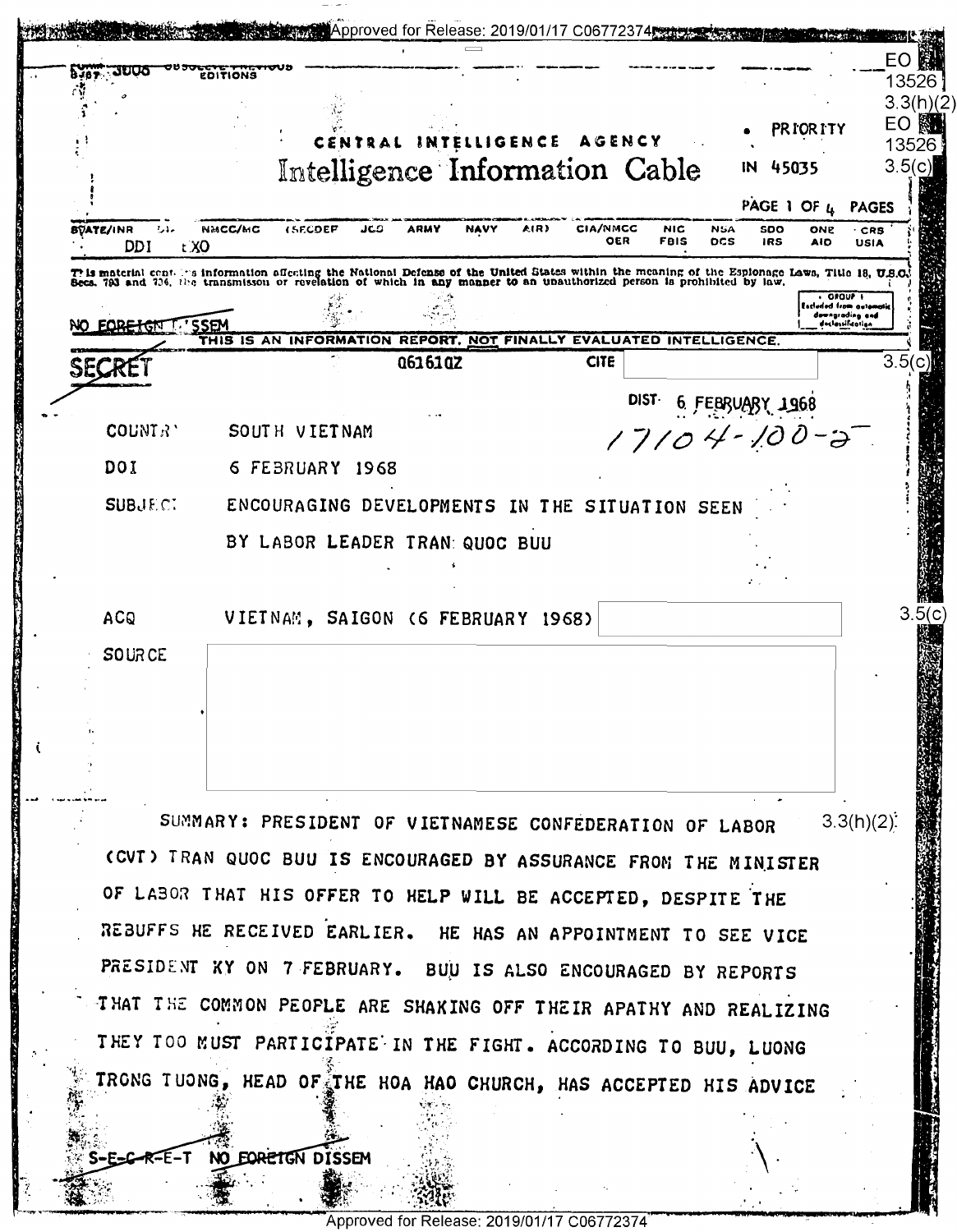

Approved for Release: 2019/01/17 C06772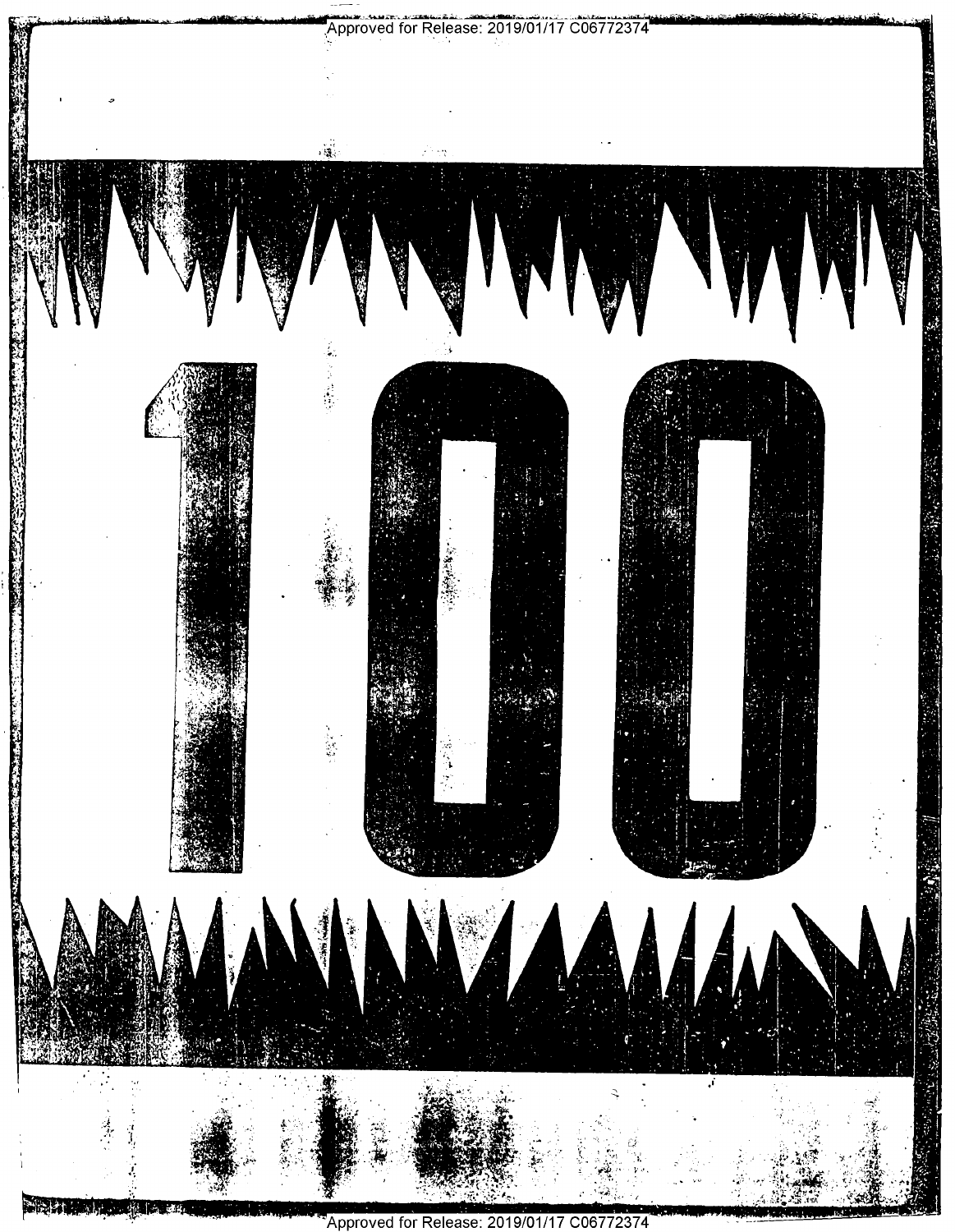| 45035<br>IN       |
|-------------------|
| 3.5(c)            |
|                   |
| PAGE 2 OF 4 PAGES |
|                   |
|                   |
|                   |

THAT HE BROADCAST AN APPEAL TO ALL HOA HAO TO SUPPORT THE GOVERNMENT. END SUP TARY.

1. TRAN QUOC BUU, PRESIDENT OF THE VIETNAMESE CONFEDER-ATION OF LABOR (CVT), HAS REQUESTED AND RECEIVED AN APPOINT-MENT WITH VICE PRESIDENT NGUYEN CAO KY ON 7 FEBRUARY. BUU PLANS TO OFFER KY THE COOPERATION OF THE CVT AND ALL ITS AFFILIS ED TRADE UNIONS AND THEIR PERSONNEL.

2. ALTHOUGH BUU'S INITIAL OFFERS OF AID MADE TO THE MINISTE ES OF INTERIOR, LABOR AND SOCIAL WELFARE WERE REBUFFED, HE IS ENCOURAGED BY SIGNS THAT THE ATTITUDE OF SOME MINISTERS IS BEGINING TO CHANGE. ON THE AFTERNOON OF 6 FEBRUARY, BUU RECEIVE. A TELEPHONE CALL FROM THE MINISTER OF LABOR, WHO SAID HE HAD SPOKEN TO SEVERAL OTHER MINISTERS AND PERSUADED THEM THAT THE GOVERNMENT SHOULD ACCEPT BUU'S OFFER TO HELP. T HF LABOR MINISTER TOLD BUU NOT OT LOSE COURAGE AND ADDED THAT HE PERSONALLY WAS RECOMMENDING THAT THE GOVERNMENT ACCEPT THE HELP AND COOPERATION OF ALL PRIVATE CITIZENS.

3. IN DISCUSSING THE SITUATION WITH A COLLEAGUE ON THE AFTERNOON OF 6 FEBRUARY, BUU STATE WITH SOME EXCITEMENT THAT REPORTS FROM HIS CADRES INDICATED THAT THE PEOPLE IN THE MOST  $S<sub>5</sub>E<sub>5</sub>C<sub>5</sub>R<sub>5</sub>E-T$ NO FORE LET DISSEM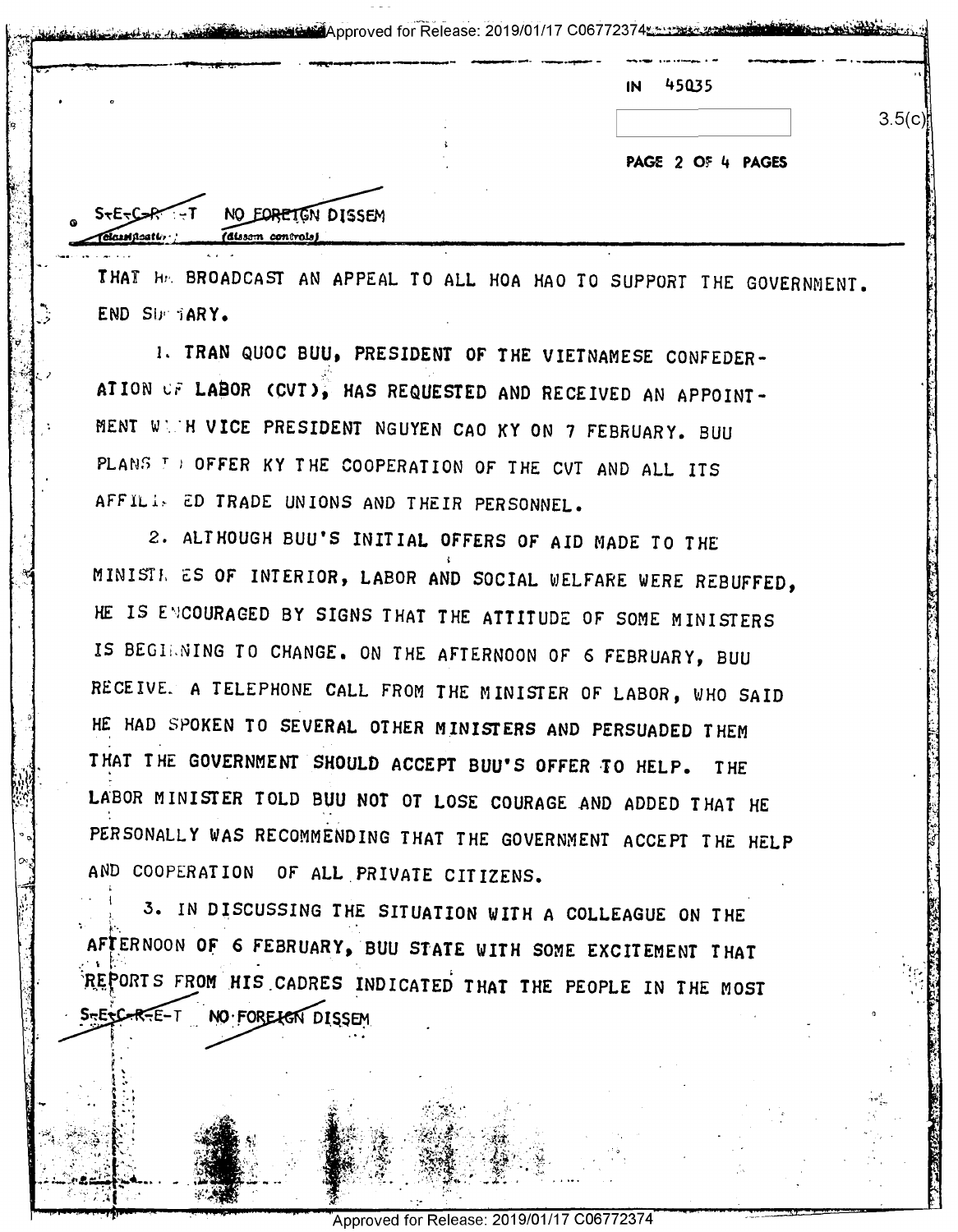| $\sim 10$ | $\Delta \sim 0$ | <b>PAY 4:10</b>                    |  |
|-----------|-----------------|------------------------------------|--|
|           |                 | 45035<br>IN                        |  |
|           |                 |                                    |  |
|           |                 | $\sim$ $\sim$<br>PAGE 3 OF 4 PAGES |  |

POPINATED AREAS OF SAIGON ARE BEGINNING NOT ONLY TO BLAME THE VIET CO. : (VC) FOR THE RECENT BLOODSHED BUT ARE COMING FORWARD TO DENP NCE TO THE POLICE CERTAIN INDIVIDUAL VC. BUU FEELS THIS COULD E: THE FIRST POSITIVE INDICATION THAT THE POPULACE IS ABAN-DONING IS APATHETIC NUETRALITY AND REALIZING THAT IT TOO MUST BECOME TO TIVE IN THE STRUGGLE AGAINST THE COMMUNISTS. HE ADDED THAT SCEE OF HIS MORE CAUTIOUS CADRES WERE ALSO ABANDONING THEIR NEUTRAL ST STAND.

4. BUU SAID THAT EARLIER THAT AFTERNOON A HOA HAO ARVN OFFICER WHO AD JUST ARRIVED FROM CHAU DOC PROVINCE BY PLANE HAD TO HIE THE HOA HAO IN THAT PROVINCE WERE FIGHTING THE VC WITH "KNIVES AND CLUBS." HE TOLD BUU HE HAD ASKED THE GOVERNMENT FOR WEAPONS SO THAT THEY COULD FIGHT MORE EFFEC-TIVELY. BUU SAID THAT UPON HEARING THIS HE HAD IMMEDIATELY TELEPHONED LOONG TRONG TUONG, HEAD OF THE HOA HAO CHURCH. AND URGED HI TO MAKE A STRONG STATEMENT OVER VIETNAMESE TELEVISION DENOUNCING THE VC AND URGING HIS PEOPLE TO SUP-PORT THE GOVERNMENT. ACCORDING TO BUU, TUONG'S REACTION WAS POSITIVE AND DURING THE LATE AFTERNOON HE WENT TO THE STATION TO.BEGIN RECORDING.THE BROADCAST.

 $S - E - C - B - E - T$ NO FOREIGN DISSEM

 $181$ 

Lastification